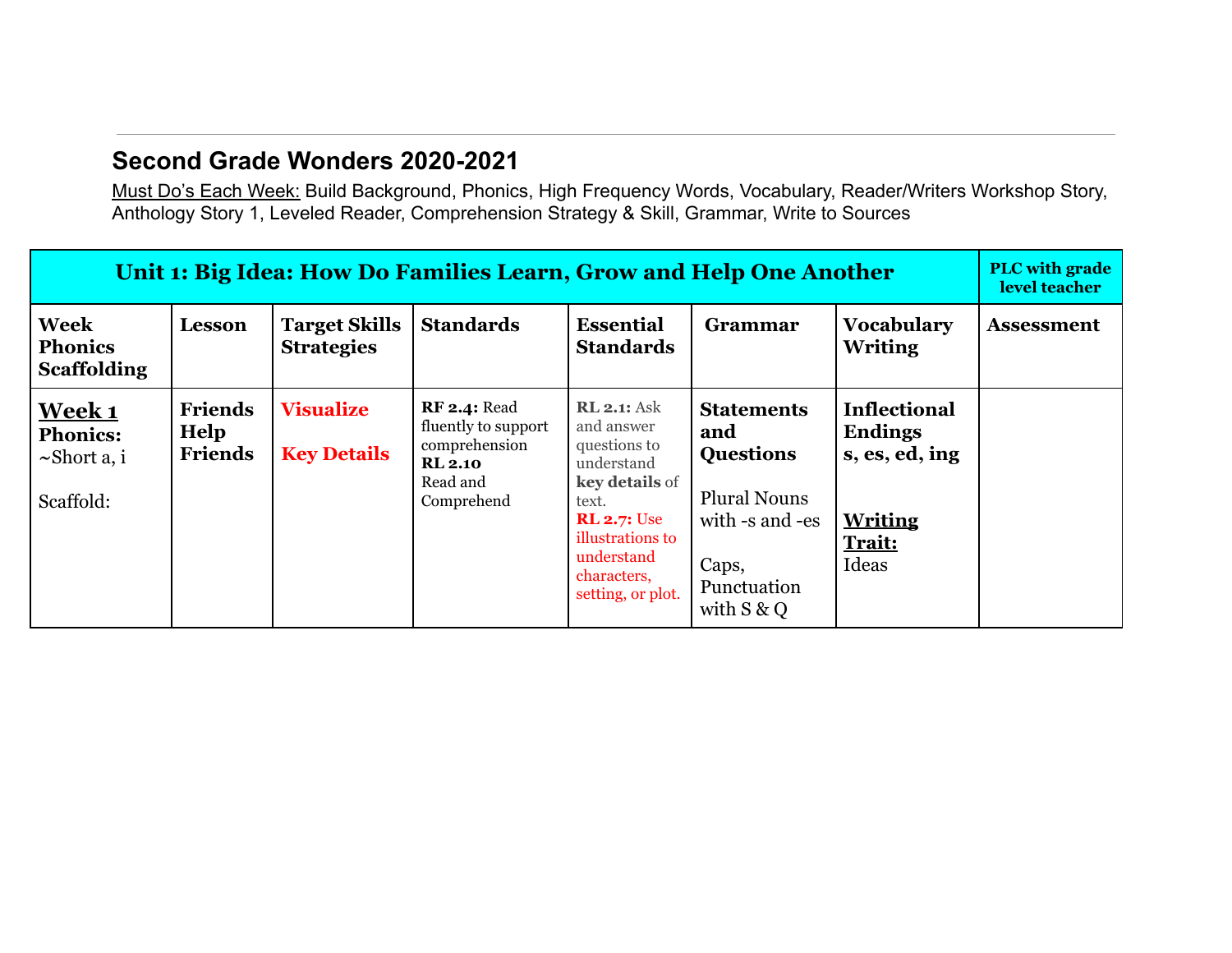| <b>Week 2</b><br><b>Phonics:</b><br>Short e, o, u<br>Scaffold:                                                                        | <b>Families</b><br><b>Around</b><br>the<br>World | <b>Visualize</b><br><b>Character,</b><br>Setting,<br><b>Events</b>                                       | <b>RF 2.4: Read</b><br>fluently to support<br>comprehension<br><b>RL 2.10</b><br>Read and<br>Comprehend | <b>RL 2.1: Ask</b><br>and answer<br>questions to<br>understand<br>key details of<br>text.<br><b>RL 2.7: Use</b><br>illustrations to<br>understand<br>characters,<br>setting, or plot.                                                                                                                       | <b>Command</b><br>and<br><b>Exclamation</b><br>S<br>-s and -es<br>Caps,<br>Punctuation<br>for $C & E$ | <b>Root words</b><br><b>Writing</b><br>Trait:<br>Organization                    |  |
|---------------------------------------------------------------------------------------------------------------------------------------|--------------------------------------------------|----------------------------------------------------------------------------------------------------------|---------------------------------------------------------------------------------------------------------|-------------------------------------------------------------------------------------------------------------------------------------------------------------------------------------------------------------------------------------------------------------------------------------------------------------|-------------------------------------------------------------------------------------------------------|----------------------------------------------------------------------------------|--|
| Week 3<br><b>Phonics:</b><br><b>Two-letter</b><br>blends<br>Scaffold:<br><b>Phonics that</b><br>may have<br>not been<br>taught in 1st | Pets Are<br><b>Our</b><br><b>Friends</b>         | <b>Ask and</b><br><b>Answer</b><br><b>Questions</b><br>Character,<br><b>Setting and</b><br><b>Events</b> | <b>RF 2.4: Read</b><br>fluently to support<br>comprehension<br><b>RL 2.10</b><br>Read and<br>Comprehend | <b>RL 2.1: Ask</b><br>and answer<br>questions to<br>understand<br>key details of<br>text.<br><b>RL 2.7: Use</b><br>illustrations to<br>understand<br>characters,<br>setting, or plot.<br><b>RF 2.3: Know</b><br>and apply<br>grade-level<br>phonics and<br>word analysis<br>skills in<br>decoding<br>words. | <b>Subjects</b><br>Closed<br>Syllables<br>Letter<br>punctuation,<br>greeting,<br>closing              | <b>Context</b><br><b>Clues</b><br><b>Writing</b><br>Trait:<br><b>Word Choice</b> |  |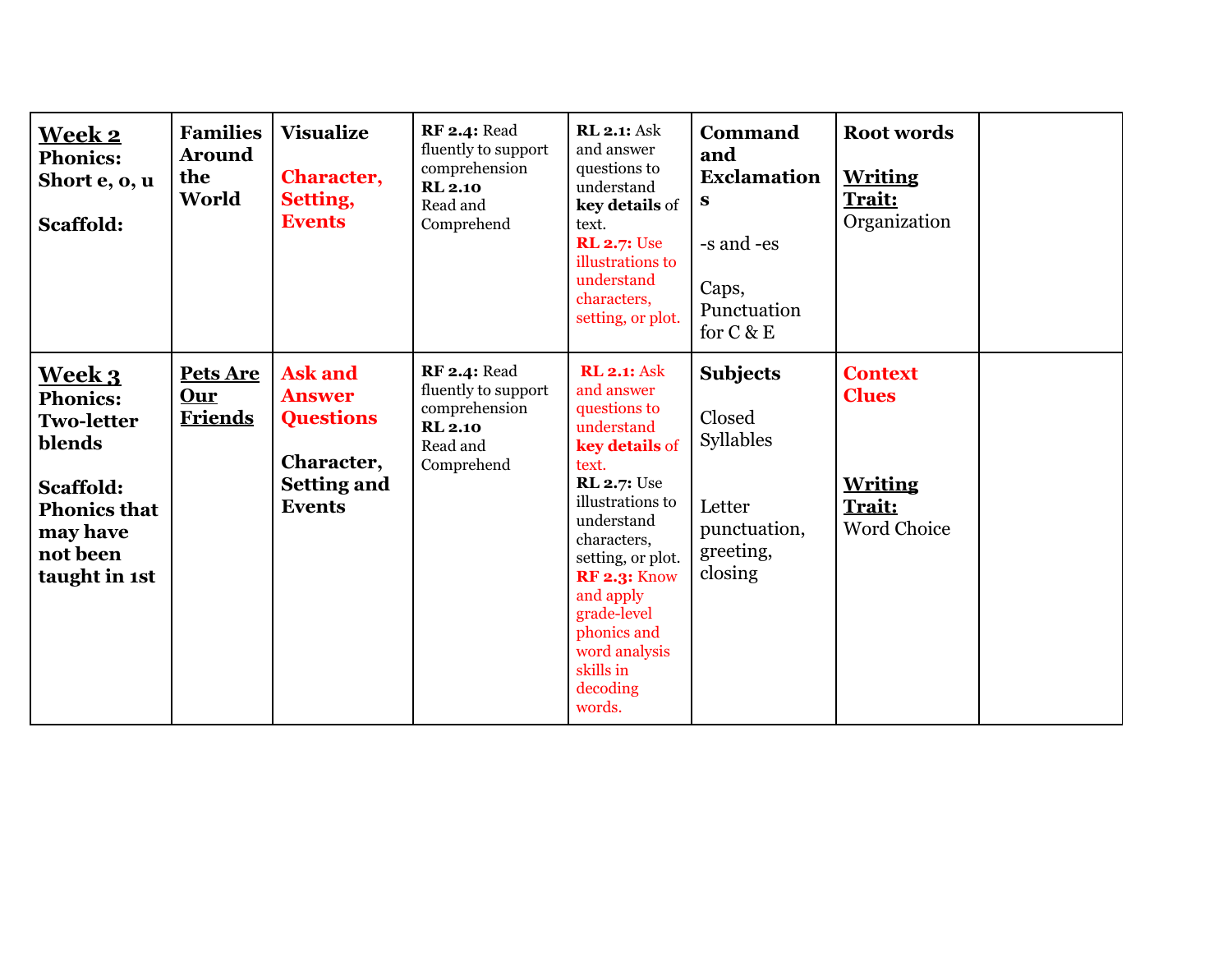| <u>Week 4</u><br><b>Phonics:</b><br>Short a<br>Long a<br>Scaffold:                                                                                                                                                                                                                                                                                                                                                                  | <b>Animals</b><br><b>Need</b><br>Our<br>Care             | Ask and<br><b>Answer</b><br><b>Questions</b><br><b>Key Details:</b><br><b>Use Photos</b> | <b>RF 2.4: Read</b><br>fluently to support<br>comprehension<br><b>RL 2.10</b><br>Read and<br>Comprehend | <b>RI 2.5: Use</b><br>text features to<br>locate key<br>information in<br>a text<br>efficiently<br><b>RL 2.1: Ask</b><br>and answer<br>questions to<br>understand<br>key details of<br>text. | <b>Predicates</b><br>$-ed$ , $-ing$ ,<br>sounds of -ed<br>Commas with<br>sequence<br>words    | <b>Root Words</b><br><b>Writing</b><br>Trait:<br>Organization                                                           |  |  |
|-------------------------------------------------------------------------------------------------------------------------------------------------------------------------------------------------------------------------------------------------------------------------------------------------------------------------------------------------------------------------------------------------------------------------------------|----------------------------------------------------------|------------------------------------------------------------------------------------------|---------------------------------------------------------------------------------------------------------|----------------------------------------------------------------------------------------------------------------------------------------------------------------------------------------------|-----------------------------------------------------------------------------------------------|-------------------------------------------------------------------------------------------------------------------------|--|--|
| <b>Week 5</b><br><b>Phonics:</b><br>Short i<br>Long $\mathbf{i}$ : $\mathbf{i}$ e<br>Scaffold:                                                                                                                                                                                                                                                                                                                                      | <b>Families</b><br><b>Working</b><br><b>Togethe</b><br>r | <b>Ask and</b><br><b>Answer</b><br><b>Questions</b><br><b>Key Details</b>                | <b>RF 2.4: Read</b><br>fluently to support<br>comprehension<br><b>RL 2.10</b><br>Read and<br>Comprehend | <b>RL 2.1: Ask</b><br>and answer<br>questions to<br>understand<br>key details of<br>text.<br><b>RI</b> 2.2:<br>Identify the<br>main topic of a<br>text                                       | <b>Expanding</b><br>and<br>Combining<br><b>Sentences</b><br>Possessives<br>Quotation<br>Marks | <b>Inflectional</b><br>Endings s,<br>es, ed, ing<br>L <sub>2.6</sub><br><b>Writing</b><br>Trait:<br>Sentence<br>Fluency |  |  |
| Week 6                                                                                                                                                                                                                                                                                                                                                                                                                              | Genre<br><b>Writing</b><br><b>Week</b>                   |                                                                                          |                                                                                                         |                                                                                                                                                                                              |                                                                                               |                                                                                                                         |  |  |
| <b>Unit 1: Essential Learnings</b><br><b>ELA Standards</b><br><b>Assessments</b><br>Visualize/Character, Setting and Events<br>RL 2.7 Use Illustrations to understand characters, settings, or plot<br><b>Key Details/Ask &amp; Answer Questions</b><br>RL 2.1 Ask and answer questions to understand key detail of text<br><b>Key Details: Use photos</b><br>RL: Use text features to locate key information in a text efficiently |                                                          |                                                                                          |                                                                                                         |                                                                                                                                                                                              |                                                                                               |                                                                                                                         |  |  |
| Unit Two: Big Idea: How Do Animals Play a Part in the World Around Us?                                                                                                                                                                                                                                                                                                                                                              |                                                          |                                                                                          |                                                                                                         |                                                                                                                                                                                              |                                                                                               |                                                                                                                         |  |  |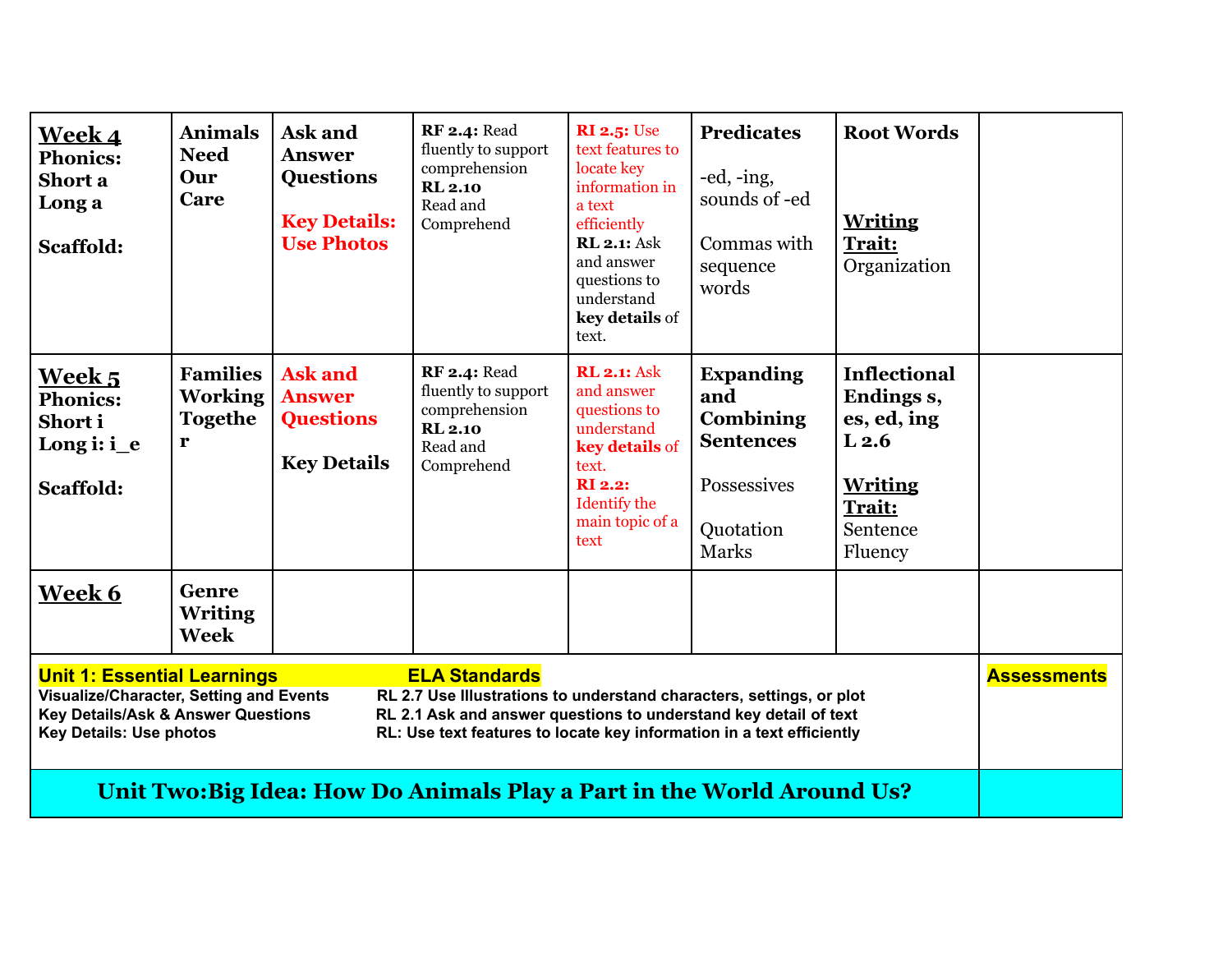| <b>Week</b><br><b>Phonics</b><br><b>Scaffolding</b>                  | <b>Lesson</b>                          | <b>Target Skills</b><br><b>Strategies</b>                           | <b>Standards</b>                                                                                                                                                                                         | <b>Essential</b><br><b>Standards</b>                                                                                                                                                                             | Grammar                                                                  | <b>Vocabulary</b>                                          |  |
|----------------------------------------------------------------------|----------------------------------------|---------------------------------------------------------------------|----------------------------------------------------------------------------------------------------------------------------------------------------------------------------------------------------------|------------------------------------------------------------------------------------------------------------------------------------------------------------------------------------------------------------------|--------------------------------------------------------------------------|------------------------------------------------------------|--|
| <u>Week One</u><br><b>Phonics:</b><br>Short o<br>Long o<br>Scaffold: | <b>Animals</b><br>and<br><b>Nature</b> | <b>Make</b><br>predictions<br>Character,<br>setting and<br>plot     | <b>RF 2.4: Read</b><br>fluently to support<br>comprehension<br>RL 2.10 Read and<br>Comprehend<br><b>RF 2.4: Read</b><br>fluently to support<br>comprehension<br><b>RL 2.10</b><br>Read and<br>Comprehend | <b>RF 2.3: Know</b><br>and apply<br>grade-level<br>phonics and<br>words analysis<br>skills in<br>decoding<br>words.<br><b>RL 2.1: Ask</b><br>and answer<br>questions to<br>understand<br>key details of<br>text. | <b>Nouns</b><br>-ed, -ing<br>Commas in a<br>series                       | Prefixes: re,<br>un, dis<br><b>Writing Trait:</b><br>ideas |  |
| <b>Week Two</b><br><b>Phonics:</b><br>Short u<br>Long u<br>Scaffold: | <b>Animals</b><br>in<br><b>Stories</b> | <b>Make</b><br>predictions<br>Plot:<br>problems<br>and<br>solutions | <b>RF 2.4: Read</b><br>fluently to support<br>comprehension<br><b>RL 2.10</b><br>Read and<br>Comprehend                                                                                                  | <b>RF 2.3: Know</b><br>and apply<br>grade-level<br>phonics and<br>words analysis<br>skills in<br>decoding<br>words.<br><b>RL 2.1: Ask</b><br>and answer<br>questions to<br>understand<br>key details of<br>text. | Singular and<br>Plural<br><b>CVCe syllables</b><br>Commas in a<br>series | Suffixes -ly,<br>ful<br><b>Writing Trait:</b><br>Ideas     |  |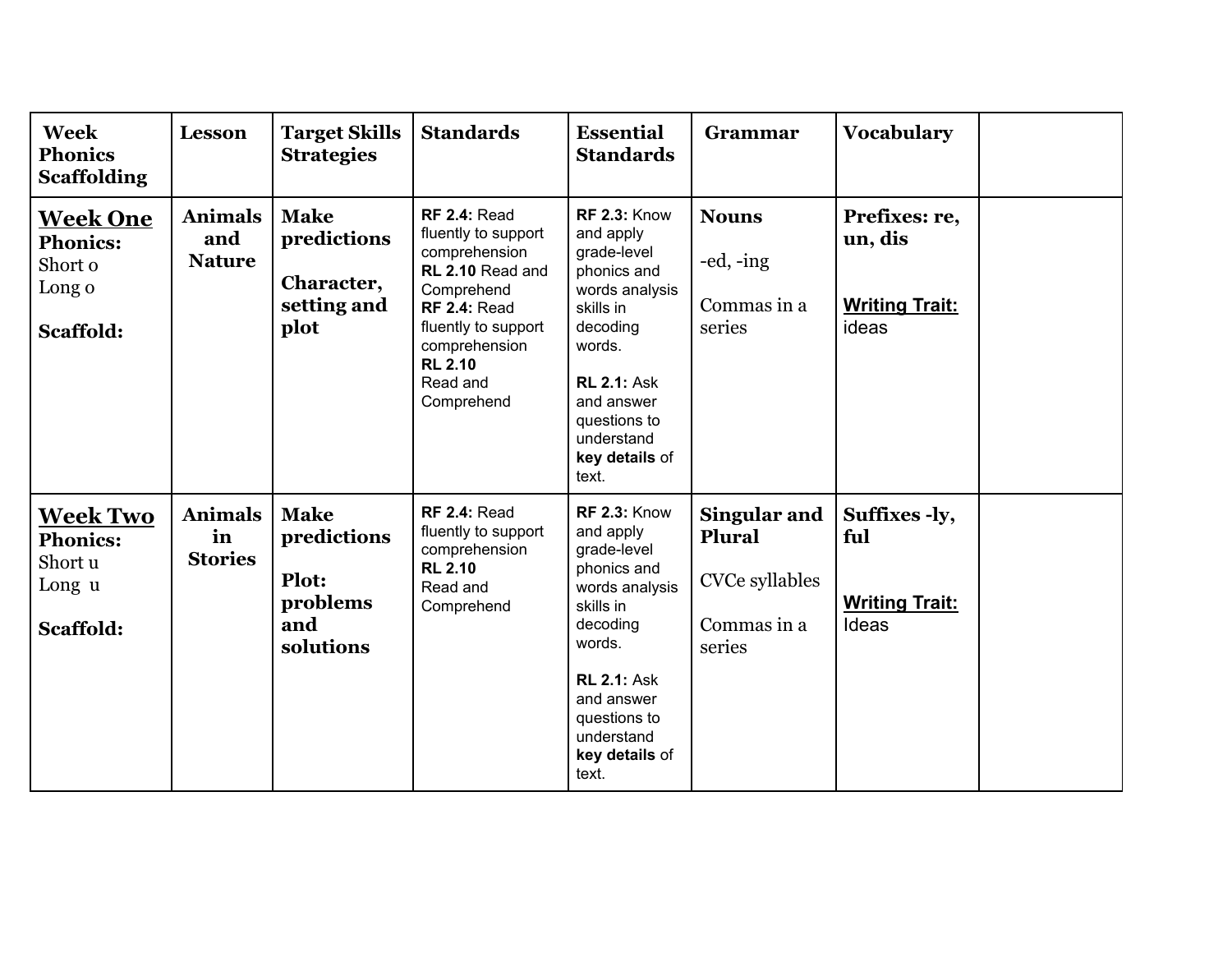| <b>Week</b><br><b>Three</b><br><b>Phonics:</b><br>Soft c<br>Soft g<br>Scaffold:    | Animal<br><b>Habitats</b>     | <b>Make</b><br>predictions<br><b>Main topics</b><br>and key<br>details | <b>RF 2.4: Read</b><br>fluently to support<br>comprehension<br><b>RL 2.10</b><br>Read and<br>Comprehend<br>RL 2.1: Ask and<br>answer questions to<br>understand key<br>details of text. | RI 2.2: Identify<br>the main topic<br>of a text<br><b>RI 2.5: Use</b><br>text features to<br>locate key<br>information in a<br>text efficiently<br>RL 2:6: Identify<br>the main<br>purpose of the<br>text & what is<br>author's<br>purpose<br>RI 2.9:<br>Compare &<br>contrast the<br>most important<br>points given by<br>two texts on<br>the same topic. | <b>Common</b><br>and Proper<br><b>Nouns</b><br>Prefixes - re,<br>un, dis<br>Capital<br>letters-Proper<br><b>Nouns</b>  | Suffixes -ly,<br>ful<br><b>Writing Trait:</b><br>organization               |  |
|------------------------------------------------------------------------------------|-------------------------------|------------------------------------------------------------------------|-----------------------------------------------------------------------------------------------------------------------------------------------------------------------------------------|------------------------------------------------------------------------------------------------------------------------------------------------------------------------------------------------------------------------------------------------------------------------------------------------------------------------------------------------------------|------------------------------------------------------------------------------------------------------------------------|-----------------------------------------------------------------------------|--|
| <b>Week Four</b><br><b>Phonics:</b><br>Ch, tch, sh, ph,<br>th, ng, wh<br>Scaffold: | <b>Baby</b><br><b>Animals</b> | <b>Reread</b><br><b>Main topics</b><br>and key<br>details              | <b>RF 2.4: Read</b><br>fluently to support<br>comprehension<br><b>RL 2.10</b><br>Read and<br>Comprehend                                                                                 | RI 2.2: Identify<br>the main topic<br>of a text<br><b>RL 2.1: Ask</b><br>and answer<br>questions to<br>understand<br>key details of<br>text.<br><b>RL 2.7: Use</b><br>illustrations to<br>understand<br>characters,<br>setting, or plot.                                                                                                                   | Plural<br><b>Nouns:</b><br>$-s, -es$<br><b>Irregular</b><br><b>Plural</b><br>Suffixes: -ful,<br>-less<br>abbreviations | <b>Multiple</b><br>meaning<br>words<br><b>Writing Trait:</b><br>Word choice |  |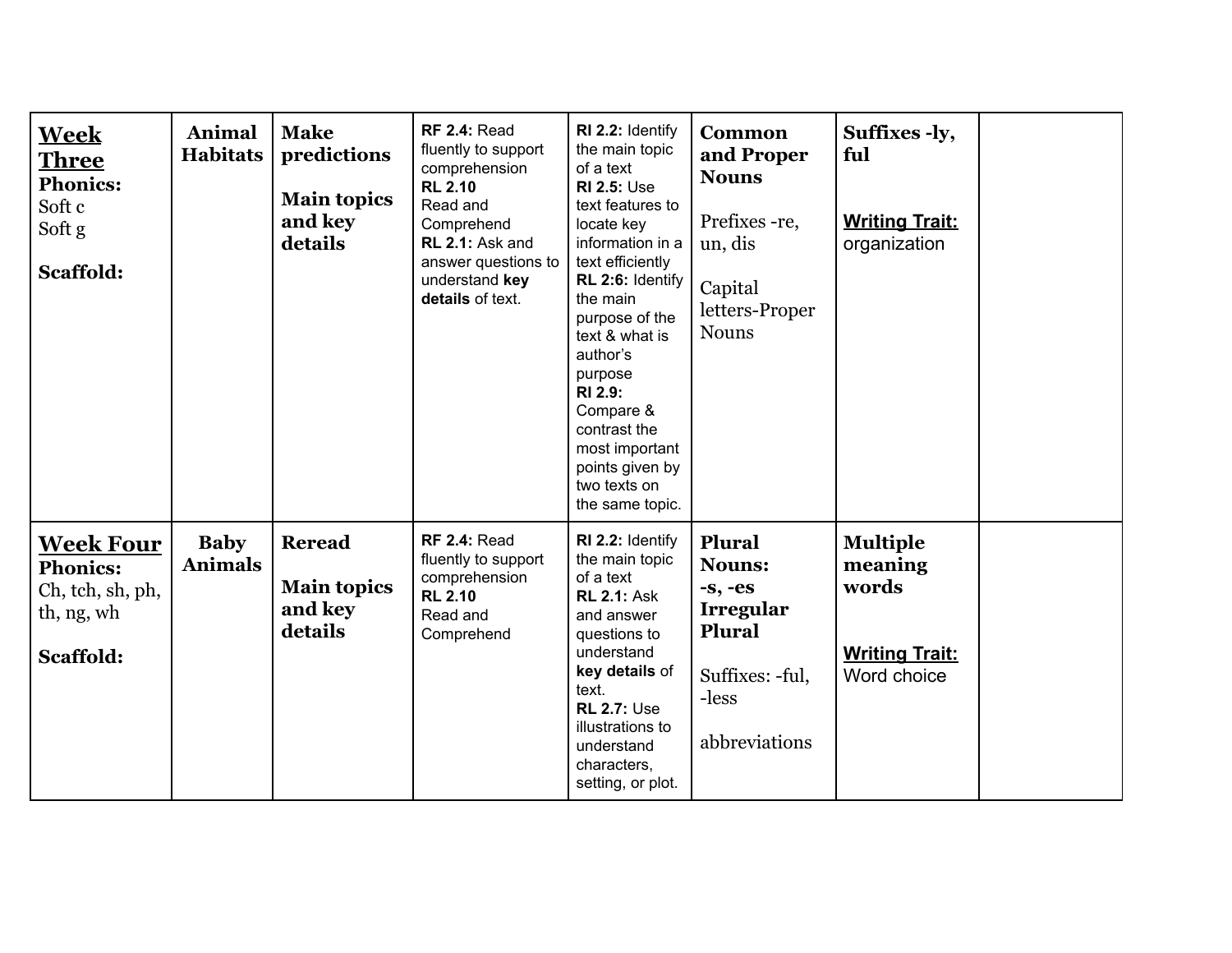| <b>Week Five</b><br><b>Phonics:</b><br>Scr, spr, str,<br>thr,<br>Scaffold:                                                                                                                                                                                                                                                                                                                               | <b>Animals</b><br>in<br><b>Poems</b>   | <b>Reread</b><br><b>Key details</b>       | <b>RF 2.4: Read</b><br>fluently to support<br>comprehension                 | <b>RL 2.1: Ask</b><br>and answer<br>questions to<br>understand<br>key details of<br>text. | <b>Possessive</b><br><b>Nouns</b><br>Compound<br>Words<br>Apostrophes<br>with possessive<br>nouns | <b>Multiple</b><br>meaning<br>words<br><b>Writing Trait:</b><br>Word choice |  |  |
|----------------------------------------------------------------------------------------------------------------------------------------------------------------------------------------------------------------------------------------------------------------------------------------------------------------------------------------------------------------------------------------------------------|----------------------------------------|-------------------------------------------|-----------------------------------------------------------------------------|-------------------------------------------------------------------------------------------|---------------------------------------------------------------------------------------------------|-----------------------------------------------------------------------------|--|--|
| <b>Week Six</b>                                                                                                                                                                                                                                                                                                                                                                                          | Genre<br><b>Writing</b><br><b>Week</b> |                                           |                                                                             |                                                                                           |                                                                                                   |                                                                             |  |  |
| <b>ELA Standards</b><br><b>Unit 2: Essential Learnings</b><br><b>Assessments</b><br>Make predictions<br>Character, Setting, Plot<br>RL 2.7: Use illustrations to understand characters, setting, or plot.<br><b>Plot: Problems and Solutions</b><br>Main Topic<br>RI 2.2: Identify the main topic of a text<br>Reread/Key Details<br>RL 2.1: Ask and answer questions to understand key details of text. |                                        |                                           |                                                                             |                                                                                           |                                                                                                   |                                                                             |  |  |
|                                                                                                                                                                                                                                                                                                                                                                                                          |                                        |                                           | Unit 3: Big Idea: What Have You Learned About the World That Surprises You? |                                                                                           |                                                                                                   |                                                                             |  |  |
| <b>Week</b><br><b>Phonics</b><br><b>Scaffolding</b>                                                                                                                                                                                                                                                                                                                                                      | <b>Lesson</b>                          | <b>Target Skills</b><br><b>Strategies</b> | <b>Standards</b>                                                            | <b>Essential</b><br><b>Standards</b>                                                      | Grammar                                                                                           | <b>Vocabulary</b>                                                           |  |  |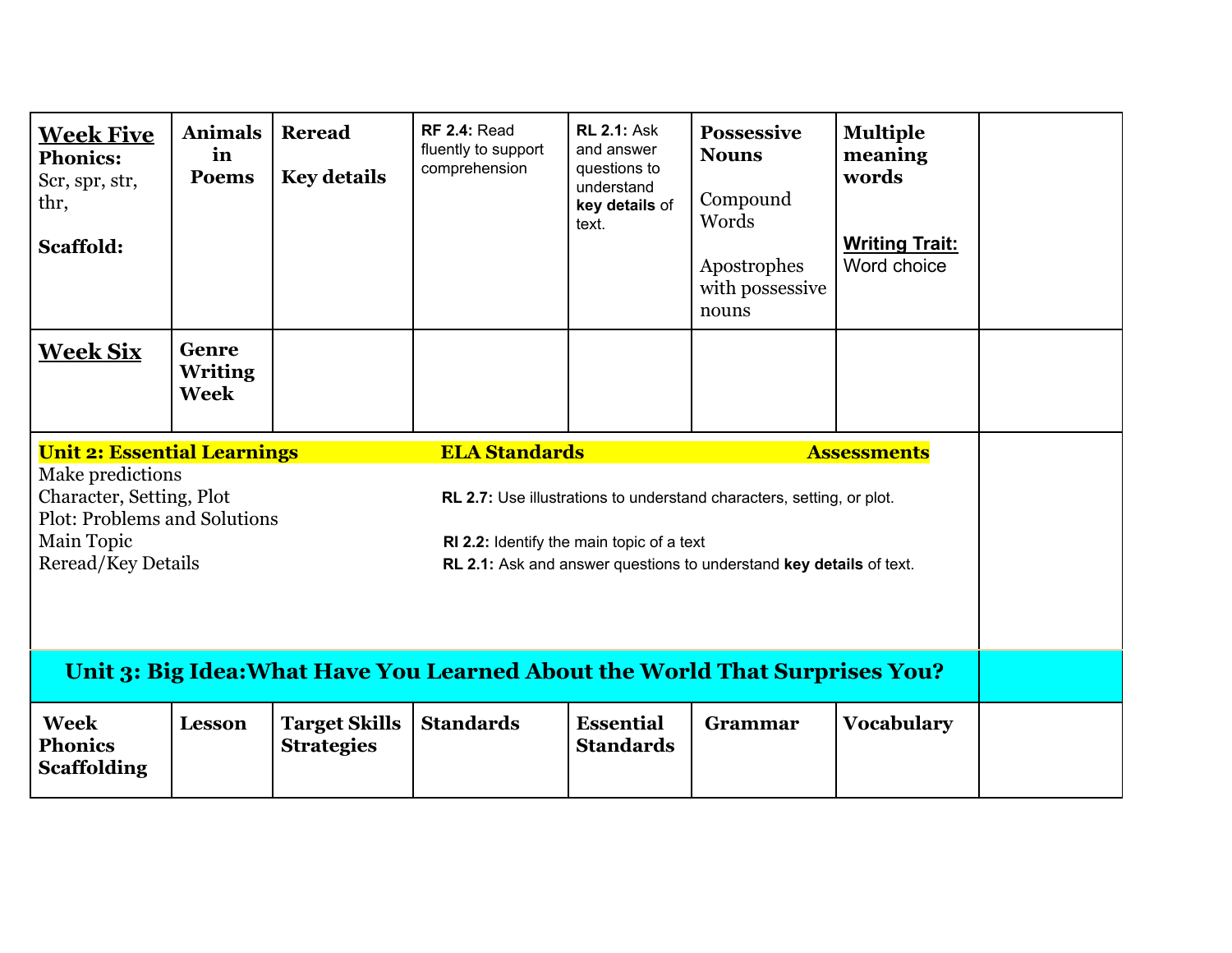| <u>Week One</u><br><b>Phonics:</b><br>Long a<br>Scaffold:                              | <b>The</b><br>Earth<br><b>Forces</b> | <b>Reread</b><br>Author's<br><b>Purpose</b>                  | <b>RF 2.4: Read</b><br>fluently to support<br>comprehension<br><b>RL 2.10</b><br>Read and<br>Comprehend | <b>RI 2.5: Use</b><br>text features to<br>locate key<br>information in a<br>text efficiently<br>RI 2.1: Ask and<br>answer<br>questions to<br>understand<br>key details of<br>text | <b>Action Verbs</b><br>Abbreviations<br>Contractions:<br>'s,'re,'ll, 've                                                      | <b>Similes</b><br><b>Writing</b><br>Trait:<br>Organization                 |  |
|----------------------------------------------------------------------------------------|--------------------------------------|--------------------------------------------------------------|---------------------------------------------------------------------------------------------------------|-----------------------------------------------------------------------------------------------------------------------------------------------------------------------------------|-------------------------------------------------------------------------------------------------------------------------------|----------------------------------------------------------------------------|--|
| <b>Week Two</b><br><b>Phonics:</b><br>Long i<br>Scaffold:                              | Look at<br>the Sky                   | <b>Reread</b><br><b>Plot:</b><br><b>Sequence</b>             | <b>RF 2.4: Read</b><br>fluently to support<br>comprehension<br><b>RL 2.10</b><br>Read and<br>Comprehend |                                                                                                                                                                                   | <b>Present-Tens</b><br>e Verbs<br>Comma in a<br><b>Series</b><br>Open Syllables                                               | Compound<br><b>Words</b><br><b>Writing</b><br>Trait:<br><b>Word Choice</b> |  |
| <b>Week</b><br><b>Three</b><br><b>Phonics:</b><br>Long o<br>o, oa, ow, oe<br>Scaffold: | <b>Ways</b><br>People<br>Help        | Ask and<br>answer<br>questions<br>Author's<br><b>Purpose</b> | <b>RF 2.4: Read</b><br>fluently to support<br>comprehension<br><b>RL 2.10</b><br>Read and<br>Comprehend | <b>RL 2.1: Ask</b><br>and answer<br>questions to<br>understand<br>key details of<br>text<br>RL 2.2: Identify<br>the main topic<br>of a text and<br>moral or lesson                | Past and<br><b>Future-tense</b><br><b>Verbs</b><br>Contractions<br>with not<br>Letter<br>Punctuation:<br>Greeting,<br>closing | <b>Synonyms</b><br><b>Writing</b><br>Trait:<br>Voice                       |  |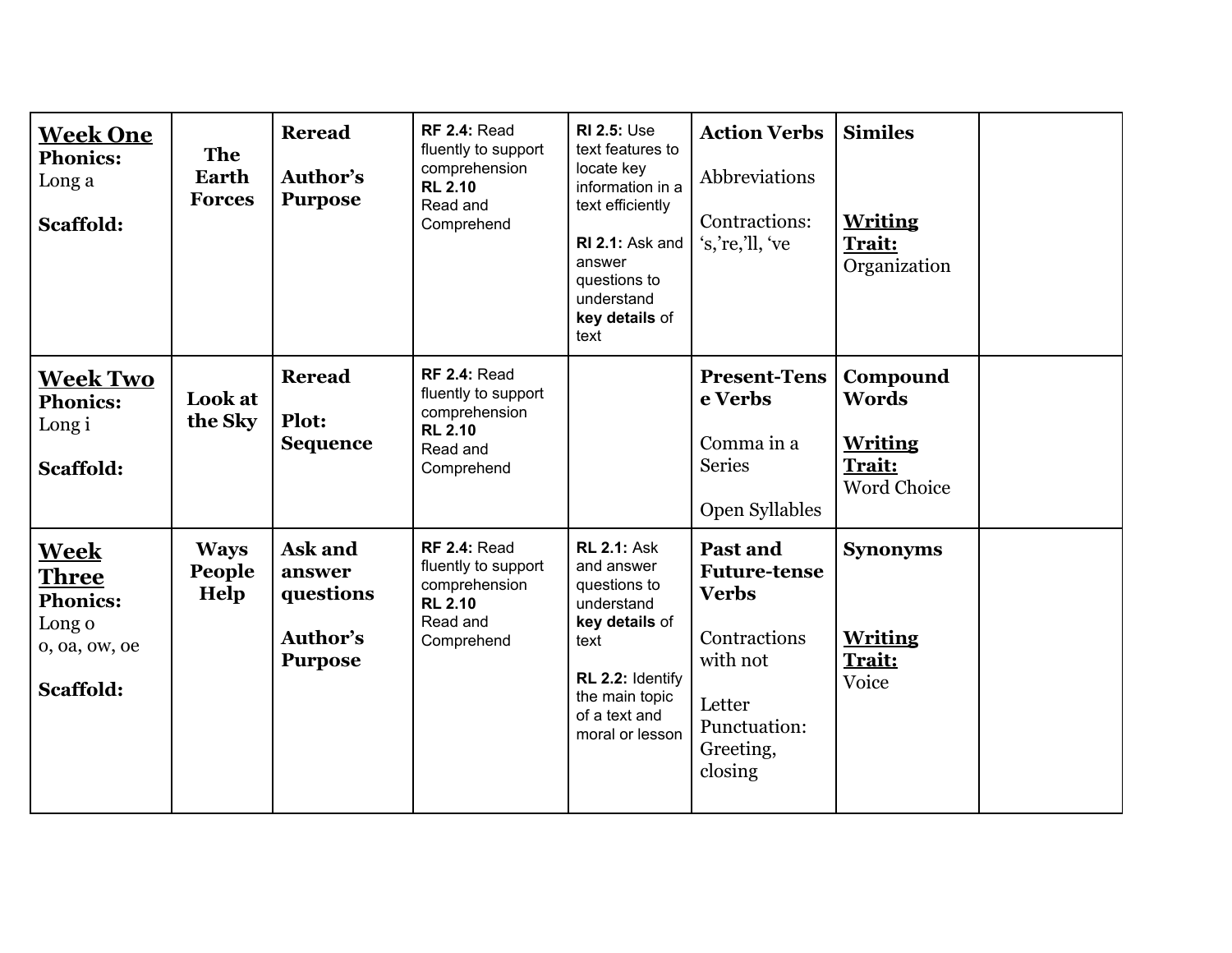| <b>Week Four</b><br><b>Phonics:</b><br>Long e<br>E, ee, ea, ie, y,<br>ey<br><b>Scaffold:</b>      | Weather<br><b>Alert</b>           | Ask and<br>answer<br>questions<br>Main idea<br>and key<br>details | <b>RF 2.4: Read</b><br>fluently to support<br>comprehension<br><b>RL 2.10</b><br>Read and<br>Comprehend | RI 2.1: Ask and<br>answer<br>questions to<br>understand<br>key details of<br>text<br><b>RI 2.5: Use</b><br>text features to<br>locate key<br>information in a<br>text efficiently        | Verbs-Have,<br>has, had<br>Plurals: -s, -es,<br>ies<br><b>Book Titles</b>                                                                   | <b>Antonyms</b><br><b>Writing</b><br>Trait:<br>Organization             |  |
|---------------------------------------------------------------------------------------------------|-----------------------------------|-------------------------------------------------------------------|---------------------------------------------------------------------------------------------------------|------------------------------------------------------------------------------------------------------------------------------------------------------------------------------------------|---------------------------------------------------------------------------------------------------------------------------------------------|-------------------------------------------------------------------------|--|
| <b>Week Five</b><br><b>Phonics:</b><br>Long u<br>u <sub>ll</sub> e, ew, ue, u<br><b>Scaffold:</b> | <b>Express</b><br><b>Yourself</b> | Ask and<br>answer<br>questions<br>Main idea<br>and key<br>details | <b>RF 2.4: Read</b><br>fluently to support<br>comprehension<br><b>RL 2.10</b><br>Read and<br>Comprehend | <b>RI 2.1: Ask</b><br>and answer<br>questions to<br>understand<br>key details of<br>text<br><b>RI 2.5: Use</b><br>text features to<br>locate key<br>information in a<br>text efficiently | <b>Combining</b><br>and<br>rearranging<br>sentences<br>Comparative<br>endings<br>-er,-est<br>Sentence<br>Punctuation<br>including<br>commas | Prefixes -re,<br>dis<br><b>Writing</b><br>Trait:<br>Sentence<br>Fluency |  |
| <b>Week Six</b>                                                                                   | Genre<br><b>Writing</b><br>Week   |                                                                   |                                                                                                         |                                                                                                                                                                                          |                                                                                                                                             |                                                                         |  |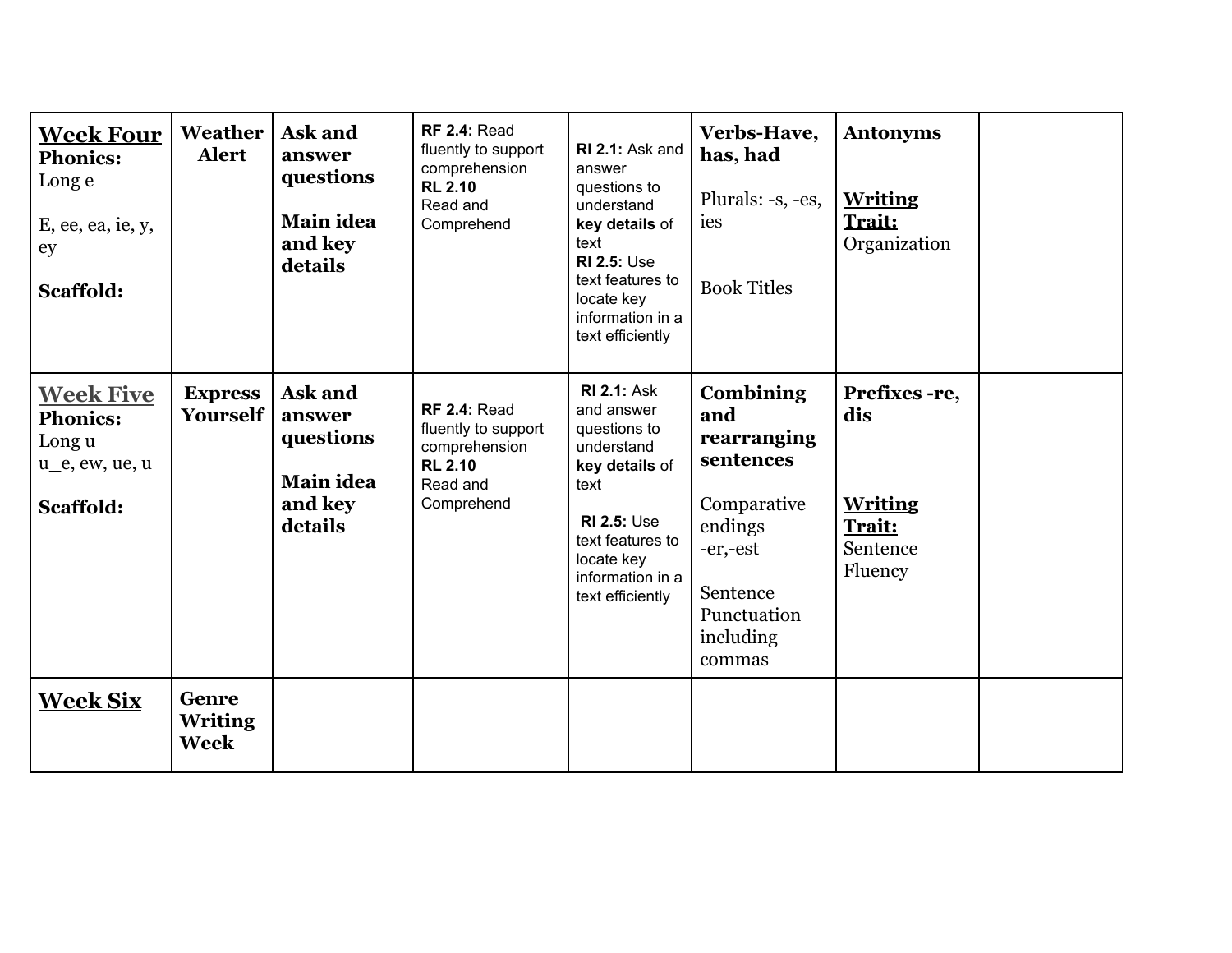| <b>Unit 3: Essential Learnings</b><br><b>ELA Standards</b><br><b>Assessments</b><br>Plot: Sequence<br><b>Author's Purpose</b><br>Reread<br>Ask and answer questions<br>Main idea and key details |                             |                                                    |                                                                                                         |                                                                                                                                                                                                                                                        |                                                                                                                                               |                                                               |  |
|--------------------------------------------------------------------------------------------------------------------------------------------------------------------------------------------------|-----------------------------|----------------------------------------------------|---------------------------------------------------------------------------------------------------------|--------------------------------------------------------------------------------------------------------------------------------------------------------------------------------------------------------------------------------------------------------|-----------------------------------------------------------------------------------------------------------------------------------------------|---------------------------------------------------------------|--|
| Unit 4: Big Idea: How Do Different Environments Make the World an Interesting<br><b>Place?</b>                                                                                                   |                             |                                                    |                                                                                                         |                                                                                                                                                                                                                                                        |                                                                                                                                               |                                                               |  |
| <b>Week</b><br><b>Phonics</b><br><b>Scaffolding</b>                                                                                                                                              | <b>Lesson</b>               | <b>Target Skills</b><br><b>Strategies</b>          | <b>Standards</b>                                                                                        | <b>Essential</b><br><b>Standards</b>                                                                                                                                                                                                                   | Grammar                                                                                                                                       | <b>Vocabulary</b>                                             |  |
| <b>Week One</b><br><b>Phonics:</b><br>Wr, kn, gn,<br>mb, sc<br><b>Silent letters</b><br>Scaffold:                                                                                                | <b>Differen</b><br>t Places | <b>Reread</b><br>Compare<br>and<br><b>Contrast</b> | <b>RF 2.4: Read</b><br>fluently to support<br>comprehension<br><b>RL 2.10</b><br>Read and<br>Comprehend | R.F. 2.1: Who<br>what, where,<br>when, why and<br>how to<br>demonstrate<br>understanding<br>of key details in<br>text.<br><b>RI 2.9:</b><br>Compare and<br>contrast the<br>most important<br>points<br>presented by<br>two texts on<br>the same topic. | Linking<br>Verbs: is,<br>are, am, was,<br>were<br>$Re$ -, un-, dis-,<br>-ful, -less<br>Capitalization<br>of proper<br>nouns-special<br>places | Compound<br><b>Words</b><br><b>Writing</b><br>Trait:<br>Ideas |  |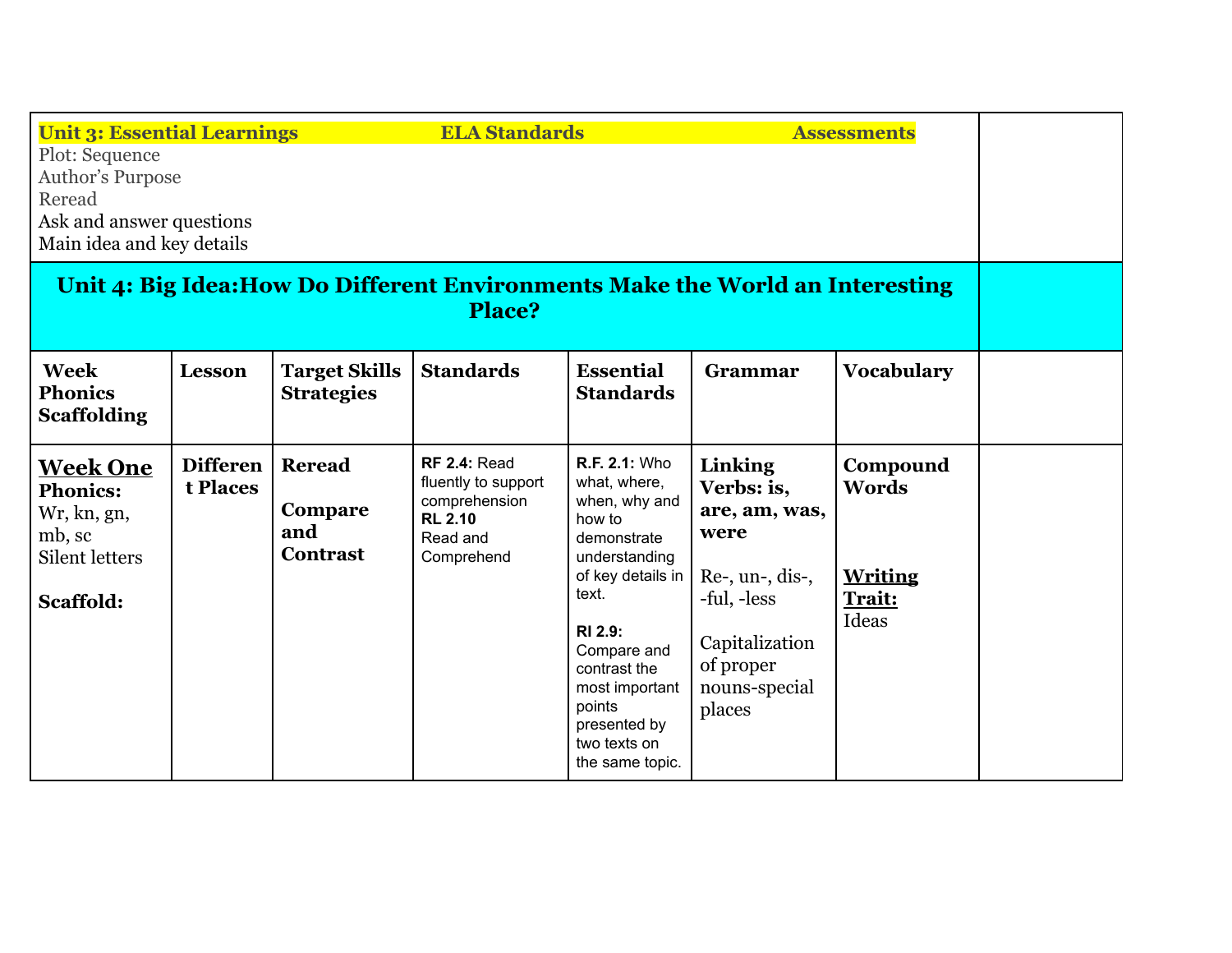| <b>Week Two</b><br><b>Phonics:</b><br>Er, ir, ur, or<br>r-controlled<br>vowels<br>Scaffold: | <b>Earth</b><br><b>Changes</b>                                | <b>Reread</b><br><b>Cause and</b><br><b>Effect</b>   | <b>RF 2.4: Read</b><br>fluently to support<br>comprehension<br><b>RL 2.10</b><br>Read and<br>Comprehend | <b>RI 2.1: Who</b><br>what, where,<br>when, why and<br>how to<br>demonstrate<br>understanding<br>of key details in<br>text.                                                                                                                                                                                         | <b>Helping</b><br>Verbs: have,<br>has, had,<br>am, are, is,<br>was, were<br>Inflectional<br>endings: s, es,<br>ed, ing<br>Quotation<br>Marks-speech | <b>Context</b><br><b>Clues</b><br><b>Writing</b><br>Trait:<br>Word Choice |  |
|---------------------------------------------------------------------------------------------|---------------------------------------------------------------|------------------------------------------------------|---------------------------------------------------------------------------------------------------------|---------------------------------------------------------------------------------------------------------------------------------------------------------------------------------------------------------------------------------------------------------------------------------------------------------------------|-----------------------------------------------------------------------------------------------------------------------------------------------------|---------------------------------------------------------------------------|--|
| <b>Week</b><br><b>Three</b><br><b>Phonics:</b><br>or, ore, oar, ar<br>Scaffold:             | Our<br><b>Culture</b><br><b>Makes</b><br>Us<br><b>Special</b> | <b>Visualize</b><br>Plot,<br>compare<br>and contrast | <b>RF 2.4: Read</b><br>fluently to support<br>comprehension<br><b>RL 2.10</b><br>Read and<br>Comprehend | <b>RL 2.7: Use</b><br>information<br>gained from<br>the illustrations<br>and words in a<br>print or digital<br>text to<br>demonstrate<br>understanding<br>of its<br>characters,<br>setting, or plot.<br><b>RL 2.3.</b><br>Describe how<br>characters in a<br>story respond<br>to major events<br>and<br>challenges. | Irregular<br>verbs: go, do<br>say, tell, see<br>Irregular<br>plurals<br><b>Book titles-</b><br>capitalize and<br>underline                          | <b>Similes</b><br><b>Writing</b><br>Trait:<br>Voice                       |  |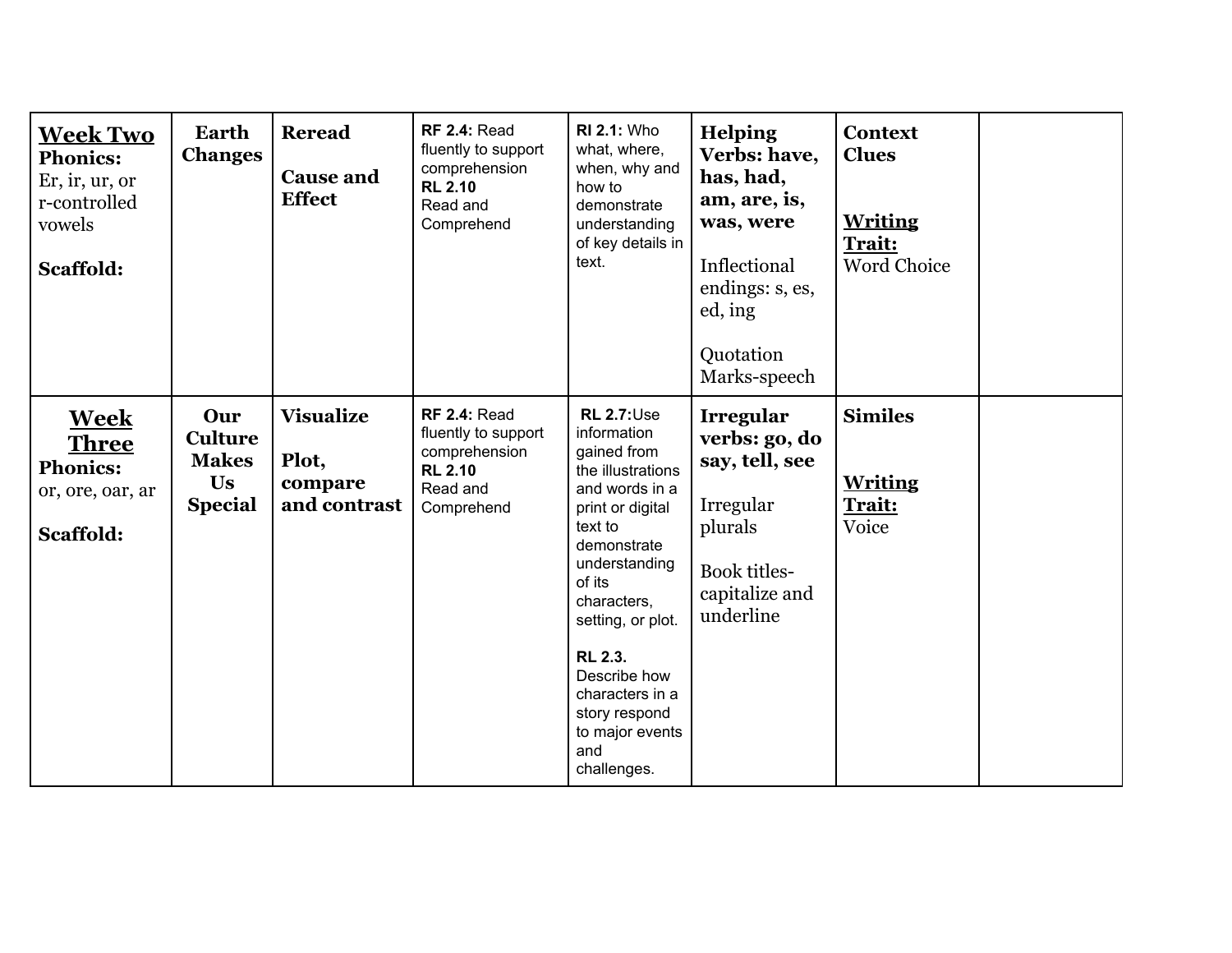| <b>Week Four</b><br><b>Phonics:</b><br>Eer, ere, ear<br>Scaffold: | <b>Folktale</b><br>s about<br><b>Nature</b> | <b>Visualize</b><br><b>Theme</b> | <b>RF 2.4: Read</b><br>fluently to support<br>comprehension<br><b>RL 2.10</b><br>Read and<br>Comprehend | <b>RL 2.2:</b><br>Recount<br>stories,<br>including fables<br>and folktales<br>from diverse<br>cultures, and<br>determine their<br>central<br>message,<br>lesson, or<br>moral.<br><b>RL 2.7: Use</b><br>information<br>gained from<br>the illustrations<br>and words in a<br>print or digital<br>text to<br>demonstrate<br>understanding<br>of its<br>characters,<br>setting, or plot.<br><b>RL.2.5</b><br>Describe the<br>overall structure<br>of a story,<br>including<br>describing how<br>the beginning<br>introduces the<br>story and the<br>ending<br>concludes the<br>action. | Irregular<br>verbs: come,<br>run, hide,<br>give, sing, sit<br>Abbreviations:<br>Dr., Mr., Mrs.,<br>St., Ave.<br>Letter<br>Punctuation:<br>Greeting and<br>closing | <b>Root words</b><br><b>Writing</b><br>Trait:<br>ideas |  |
|-------------------------------------------------------------------|---------------------------------------------|----------------------------------|---------------------------------------------------------------------------------------------------------|-------------------------------------------------------------------------------------------------------------------------------------------------------------------------------------------------------------------------------------------------------------------------------------------------------------------------------------------------------------------------------------------------------------------------------------------------------------------------------------------------------------------------------------------------------------------------------------|-------------------------------------------------------------------------------------------------------------------------------------------------------------------|--------------------------------------------------------|--|
|-------------------------------------------------------------------|---------------------------------------------|----------------------------------|---------------------------------------------------------------------------------------------------------|-------------------------------------------------------------------------------------------------------------------------------------------------------------------------------------------------------------------------------------------------------------------------------------------------------------------------------------------------------------------------------------------------------------------------------------------------------------------------------------------------------------------------------------------------------------------------------------|-------------------------------------------------------------------------------------------------------------------------------------------------------------------|--------------------------------------------------------|--|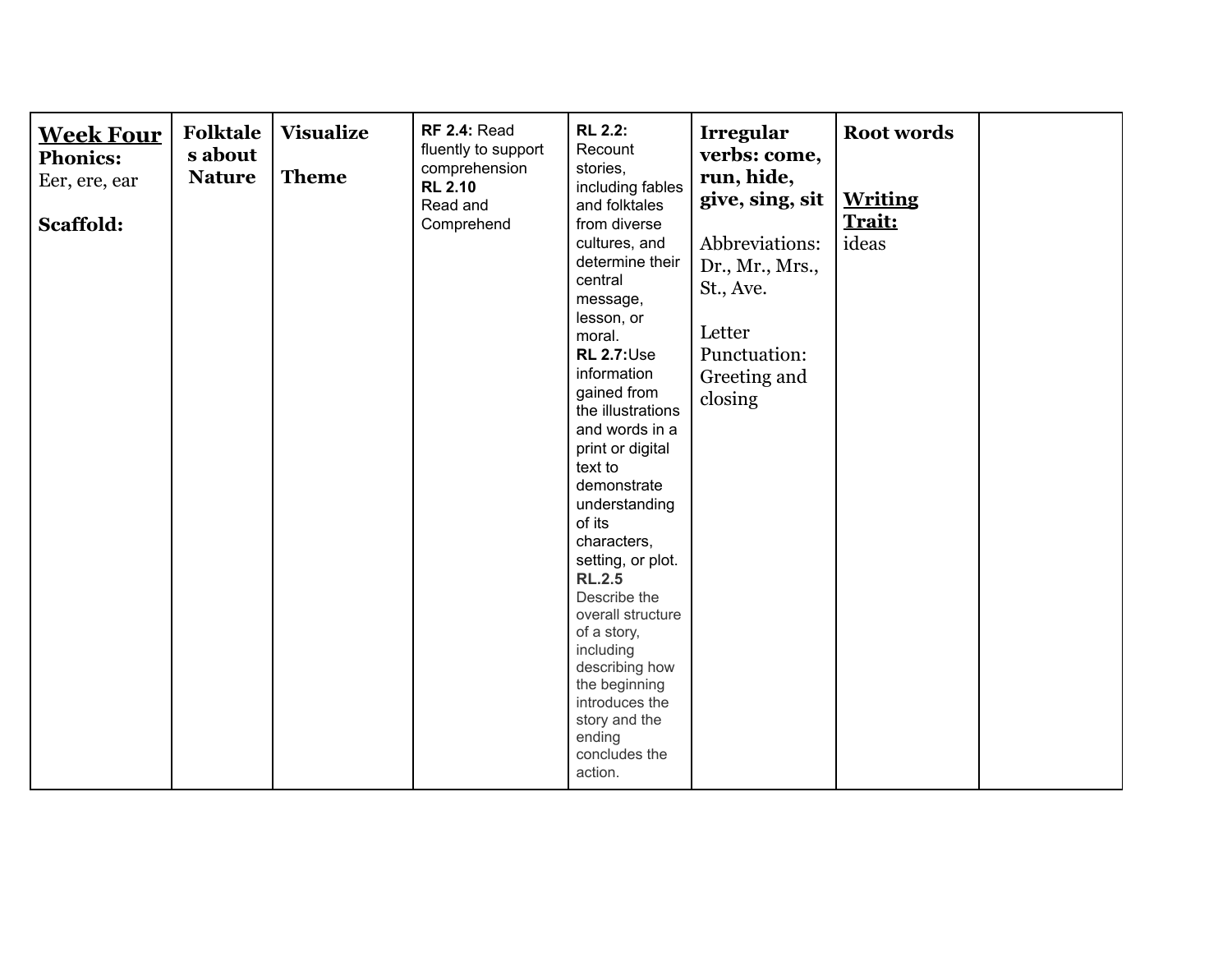| <b>Week Five</b><br><b>Phonics:</b><br>Are, air, ear,<br>ere<br>Scaffold:                                                       | <b>Poems</b><br>about<br><b>Nature</b> | <b>Visualize</b><br><b>Theme</b> | <b>RF 2.4: Read</b><br>fluently to support<br>comprehension<br><b>RL 2.10</b><br>Read and<br>Comprehend | <b>RL 2.2.</b><br>Recount<br>stories,<br>including fables<br>and folk Italy's<br>from diverse<br>cultures, and<br>determine their<br>central<br>message,<br>lesson, or<br>moral | <b>Contractions</b><br>: not, is had,<br>would, have<br>R-controlled<br>syllables<br>Apostrophes<br>with<br>contractions | <b>Similes</b><br><b>Writing</b><br><b>Trait:</b><br><b>Word Choice</b> |  |
|---------------------------------------------------------------------------------------------------------------------------------|----------------------------------------|----------------------------------|---------------------------------------------------------------------------------------------------------|---------------------------------------------------------------------------------------------------------------------------------------------------------------------------------|--------------------------------------------------------------------------------------------------------------------------|-------------------------------------------------------------------------|--|
| <b>Week Six</b>                                                                                                                 | Genre<br><b>Writing</b><br><b>Week</b> |                                  |                                                                                                         |                                                                                                                                                                                 |                                                                                                                          |                                                                         |  |
| <b>Unit 4: Essential Learnings</b><br>Visualize<br>Theme<br>Reread<br><b>Compare and Contrast</b><br>Cause and Effect<br>Reread |                                        |                                  | <b>ELA Standards</b>                                                                                    |                                                                                                                                                                                 |                                                                                                                          | <b>Assessments</b>                                                      |  |

## California State Standards

Reading Literature

- **RI.2.1** Ask and answer such questions as who, what, where, when, why, and how to demonstrate understanding of key details in a text.
- **RI.2.2** Identify the main topic of a multiparagraph text as well as the focus of specific paragraphs within the text.
- ●

 $\bullet$ 

 $\bullet$ 

- **RI.2.3** Describe the connection between a series of historical events, scientific ideas or concepts, or steps in technical procedures in a text.
- $\bullet$ **RI.2.4** Determine the meaning of words and phrases in a text relevant to a grade 2 topic or subject area.
	- **RI.2.5** Know and use various text features (e.g., captions, bold print, subheadings, glossaries, indexes, electronic menus, icons) to locate key facts or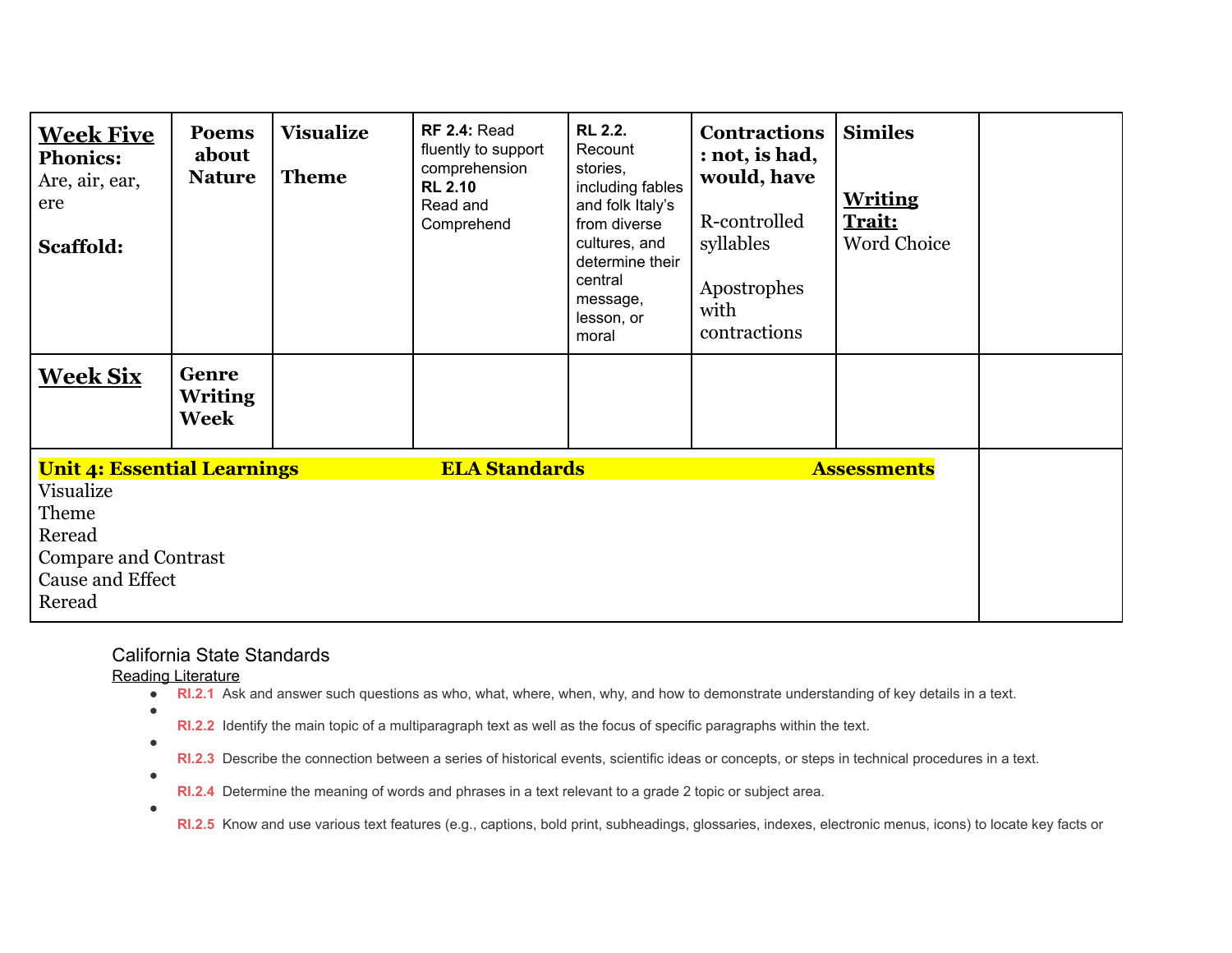information in a text efficiently.

- **RI.2.6** Identify the main purpose of a text, including what the author wants to answer, explain, or describe.
- **RI.2.7** Explain how specific images (e.g., a diagram showing how a machine works) contribute to and clarify a text.
- ●

●

●

- **RI.2.9** Compare and contrast the most important points presented by two texts on the same topic.
- **RL 2.10** By end of year, read and comprehend literature with 2-3 text complexity band proficiently with scaffolding as needed at higher end

### Reading Foundational

- **RF.2..2** Demonstrate understanding of spoken words, syllables, and sounds (phonemes).
- **RF.2.3** Know and apply grade-level phonics and word analysis skills in decoding words both in isolation and in text.
	- **RF.2.3.d** Decode words with common prefixes and suffixes.
- $\bullet$

 $\bullet$ 

●

●

- **RF.2.3.e** Identify words with inconsistent but common spelling-sound correspondences.
- **RF.2.3.f** Recognize and read grade-appropriate irregularly spelled words.
- **RF.2.4** Read with sufficient accuracy and fluency to support comprehension.
- ●

●

**RF.2.4.a** Read on-level text with purpose and understanding.

**RF.2.4.b** Read on-level text orally with accuracy, appropriate rate, and expression on successive readings.

### **Reading Informative**

- **● RI.2.1 Ask and answer such questions as who, what, where, when, why, and how to demonstrate understanding of key details in a text.**
- **● RI.2.2 Identify the main topic of a multiparagraph text as well as the focus of specific paragraphs within the text.**
- **● ●**

**RI.2.3 Describe the connection between a series of historical events, scientific ideas or concepts, or steps in technical procedures in a text.**

- **RI.2.4 Determine the meaning of words and phrases in a text relevant to a grade 2 topic or subject area.**
- **●**

**RI.2.5 Know and use various text features (e.g., captions, bold print, subheadings, glossaries, indexes, electronic menus, icons) to locate key facts or information in a text efficiently.**

- **● ●**
- **RI.2.6 Identify the main purpose of a text, including what the author wants to answer, explain, or describe.**
- **RI.2.7 Explain how specific images (e.g., a diagram showing how a machine works) contribute to and clarify a text.**
- **●**